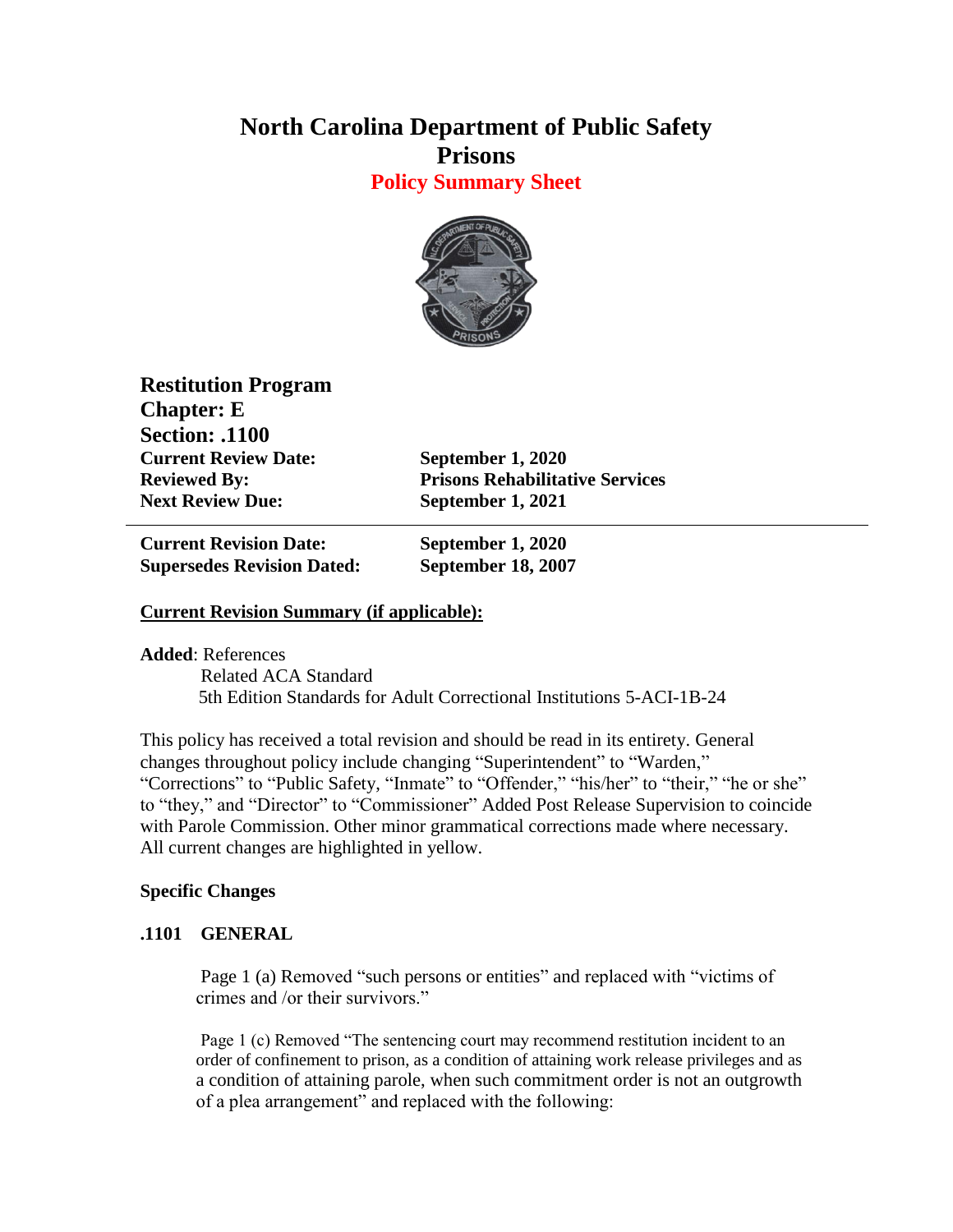"Definitions:"

"(1) Restitution: court-ordered payment by a criminal defendant to a victim or other party that compensates the individual for a loss proximately caused by the criminal defendant.

(2) Reparation: the performing of community services, volunteer work, or doing such other act or things as shall aid the defendant in his rehabilitation."

Page 1 (d) Added additional Verbiage "Order/ Recommendation, and Chairman" to this section.

Page 2 (e) Removed "A restitution Recommendation is not binding upon the Secretary and the Post Release Supervision and Parole Commission, but if they, or either of them, elect not to implement the action, they, or either of them, or their designee, shall notify the sentencing court in writing as to the reason for not implementing the court issue further recommendations"

Page 2 (e) 1 Replaced with additional verbiage such as "Satisfy" with "meet," and "admitted" with "assigned." Added additional verbiage "N.C. Gen. Stat. § 148-33.2 and N.C. Gen. Stat. § 143B-720," and "If the Post-Release Supervision & Parole Commission and Division of Prisons disagree as to whether an offender should pay restitution, the offender will not be delayed on being assigned to a work release assignment if assignment is available. A final decision about whether or not the offender should pay restitution can be rendered after assignment" to this paragraph.

Page 2 (e) 3 Replaced "L-Form 153A" with "Cr-601 or AOC CR-611." Removed "verbiage "both," "as by law provided his obligation if restitution be later imposed as a parole condition," and "by the contracting parties."

Page 2 (e) 4 Added "For offenders serving sentences of five years or less the "to the beginning of the paragraph and removed "The decision as it applies to work release is, as to offenders serving sentences of five years and less," "if he so chooses," "and he may waive hearing in the matter." "as in the case" "of the Department of Correction, according to law. An offender can refuse to accept work release privileges."

Page 3 (e) 7 removed "as it may pertain to an offender serving a sentence of not less than 30 days nor as great as 18 months shall not supersede those provisions of law which entitle such offenders to automatic parole, in absence of finding, by the Post Release Supervision and Parole Commission that parole should not be granted. Their right to consideration for such automatic parole shall be unaffected by the fact that they may be on work release with implementation of restitution measures" and added "by the Post Release Supervision and Parole Commission for parole/post-release supervision consideration may be a separate action from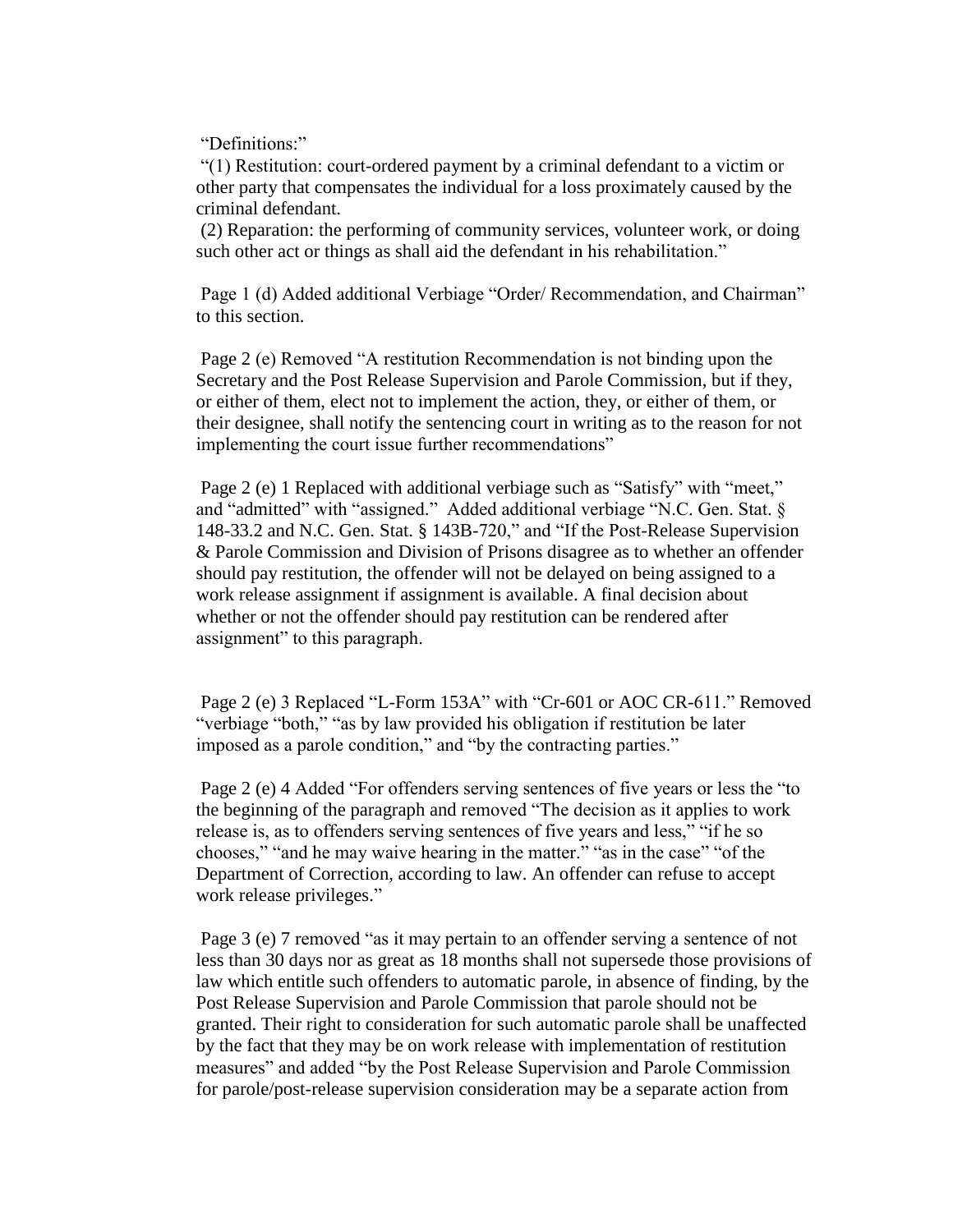work release approval by the Division of Prisons although any restitution collected from work release earnings may apply to the parole/post-release supervision case."

Page 3 (8) Removed "The Act establishing the statutory scheme for restitution also," "While Division of Prisons' policy specifically addresses restitution, which will chiefly entail money payment," "such reparation" "procedurally" and "taking into." Additional information added to this paragraph "N.C. Gen. Stat. 15A-1343

#### **.1102 PROCEDURES – ACTIVE SENTENCE OF FIVE YEARS OF LESS**

Page 4 (a) 1 removed "receiving diagnostic center shall, where there is an Order/Recommendation as to restitution, whether as a condition of work release or parole eligibility," "DC-134 with total amount due," "When an offender is committed with a restitution Order/Recommendation applicable to work release privileges or volunteers to make restitution from work release earnings to defray his obligation on parole," "case analyst, during orientation." if he so desires, "" The offender's questions will be answered, and he will be asked whether or not he wishes to be heard.," and "a waiver to that effect on." Additional information added "stamp," "on the outside front cover. Staff will appropriately record restitution in on the OPUS using the OT24 (Special Conditions /Sanctions/Credits; code 33 and 34), OP03 (Offender Copay Obligations) and OP04 (Payee Copay Account Detail) screens. The OR91 (Victim/Payee Name Search) and OR91 (Victim/Payee Registration) screen may also be utilized. Staff will."

Page 4 (a) 2 Removed "authority, and arrange for the offender to be notified as to the date of such hearing."

Page 4 (a) 3 Removed "if the offender has expressed a desire to be heard," and " which may include, but not be limited to such matters as: the offender has previously satisfied the restitution requirements, the payee has died, in which case restitution will not be paid to the estate of the deceased, or if a corporate entity or other such entity, it no longer exists; or such other matters and things which bear upon the issue before the hearing committee."

Page 5 (a) 7 removed "This is done whether or not the committee has decided to implement the Order/Recommendation of the sentencing court," "by the appropriate diagnostic center or classification authority in conjunction with," "by virtue of their receiving a DC190 indicating such," and "payee with the first check." Replaced "automatic" with "immediate" and "case" with "was ordered."

#### **.1103 PROCEDURES – ACTIVE SENTENCE MORE THAN FIVE YEARS**

Page 6 (a) 1 Removed "where there is an Order/Recommendation as to restitution/reparation, whether as a condition of work release or parole eligibility,"